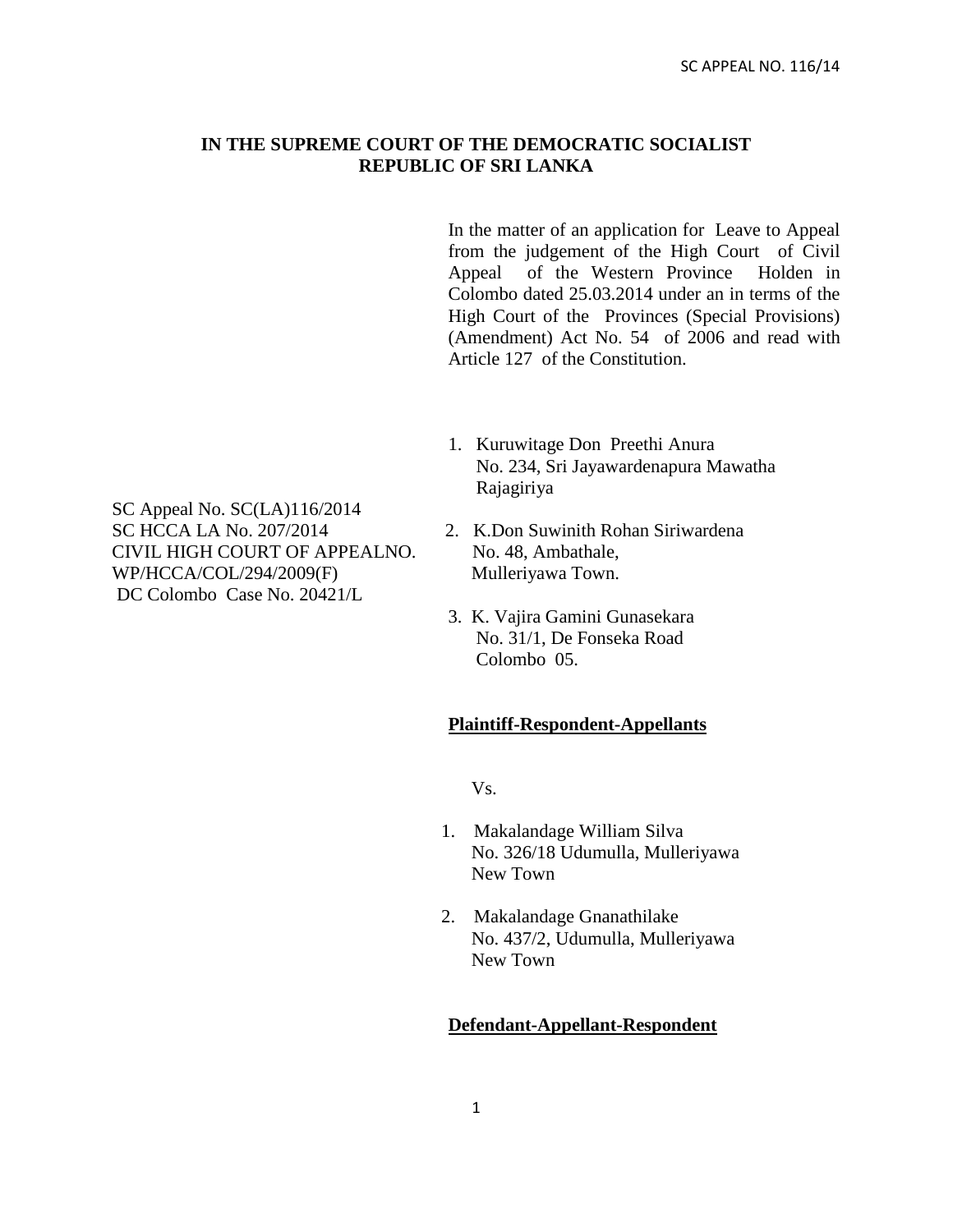| <b>Before</b> |                      | Priyasath Dep, PC. J<br>Sisira J. de Abrew, J.<br>Priyantha Jayawardene, PC J.   |
|---------------|----------------------|----------------------------------------------------------------------------------|
| Counsel       | ÷                    | Hiran de Alwis with Asitha Ranasinghe for the Plaintiff-<br>Respondent-Appellant |
|               |                      | U. Kulathunga with C. Paranagama for the Defendant-Appellant-<br>Respondent      |
| Argued on     | $\ddot{\phantom{a}}$ | 06.07.2015                                                                       |
| Decided on    | ٠                    | 05.06.2017                                                                       |

## **Priyasath Dep, PC. CJ**

Plaintiff- Respondent-Appellant hereinafter referred to as the "Plaintiff" instituted action in the District Court of Colombo in Case No. 20421/L against the Defendant-Appellant-Respondent hereinafter referred to as the 'Defendant' seeking a declaration of title to the land described in the  $2<sup>nd</sup>$  schedule to the Plaint and to evict the Defendant and others who are in possession of the land. The learned District Judge answered the Plaintiffs' issues in the affirmative and gave judgment in favour of the Plaintiff.

Being aggrieved by the judgement of the learned District Judge, the Defendant filed an appeal to the High Court (Civil Appeal) of the Western Province holden in Colombo in Case No. WP/HCCA/COL/294/2009(F). The learned High Court Judges after hearing allowed the appeal of the Defendant holding that the plaintiff failed to establish the title to the land .

Being aggrieved by the judgement of the High Court, the Plaintiff filed a Leave to Appeal Application in the Supreme Court and obtained leave on the question of law set out in paragraph  $13(c)$  (1) of the Petition which reads as follows:

(c) that the High Court had failed to consider-

 (1) the admissions, the gazette, the statutory determination, the evidence of the notary and the administrator's conveyance and thereby erred in law.

This case was argued before us and after the conclusion of the argument the parties were permitted to file written submissions. Thereafter the parties have filed comprehensive written submissions.

The main reason for the learned High Court Judges to set aside judgement of the District Judge was that the Plaintiffs had failed to establish the title to the land. It is the position of the Plaintiffs' that their predecessors in title are the owners of a larger land which is referred to in the 1<sup>st</sup> schedule and that the Defendants have wrongfully entered in to the portion of the land and in occupation of the land which is described in the  $2<sup>nd</sup>$  schedule to the Plaint.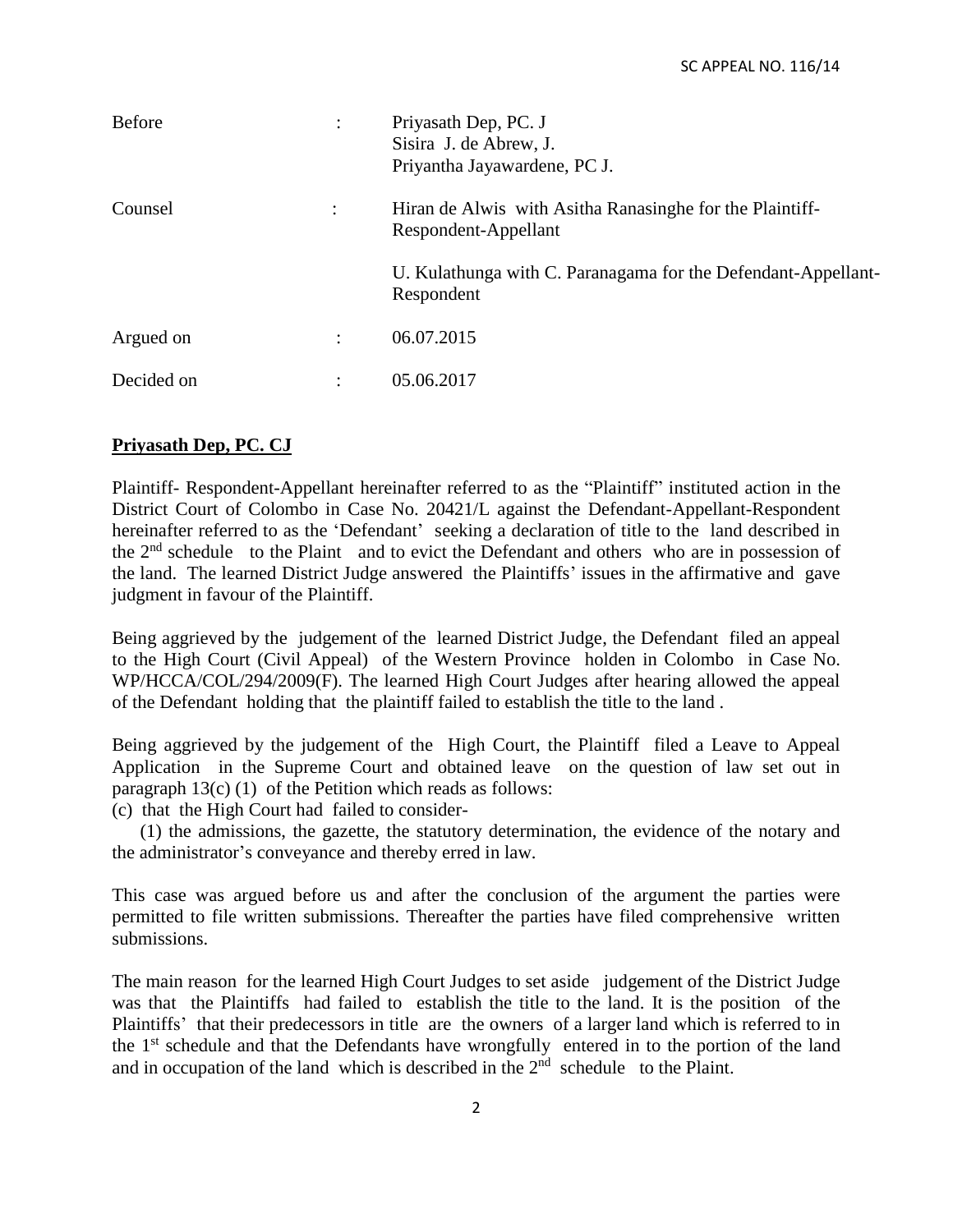In this appeal the main question of law is whether the Plaintiffs' had established the title to the land which is an essential requisite in a rei vindication action.

In the trial parties admitted the jurisdiction of the court and the identity of the land. The Plaintiff raised issues numbers 1-6 and the Defendant raised issues numbers7-14. Thereafter Plaintiff raised consequential issues numbered 15-17.

The Plaintiffs have pleaded that Kuruwitage Don Nicholas Appuhamy is the owner of the land described in Schedule 1 to the Plaint. The said Nicholas Appuhamy by his Last Will bequeathed the said property to his wife Don Senthanona Abeysinghe. The Last Will was proved in the testamentary case bearing No. DC Colombo 17127/T . Thus Don Senthanona Abeysinghe became the owner of the property described in the schedule to the Plaint. The said property was vested with the Land Reform Commission with the coming into operation of Land Reform Law No. 1 of 1972. Thereafter, by Gazette Extraordinary dated 10.11.1992 a statutory determination was made in favour of Senthanona Abeysinghe and thereby she became the owner of the land described in the 1<sup>st</sup> schedule.

The said Dona Senthnona by Last Will No. 3032 dated 27.04.1982 attested by Herman Perera, Notary Public bequeathed the said land to her grandsons who are the Plaintiffs in this case. The Executor of the estate by executor conveyance No. 913 attested by G.Shelton Perera Notary Public conveyed the land to the Plaintiffs.

It is the position of the Plaintiffs that the Defendants are cultivators of the land adjacent to the land described in the plaint. They have encroached upon a portion of the land in the first schedule and tried to construct a house in the said land . Then the Plaintiffs made a complaint to Mulleriyawa Police on 23.03.2004. The Plaintiffs filed this action seeking a declaration to the land in question and to evict the defendant from the land. Plaintiff sought an interim / permanent injunction to prevent the defendant from constructing a building in the said land.

The Defendants in the answer denied the title of the Plaintiffs. It is the position of the Defendants that the  $1<sup>st</sup>$  Defendant who is the father of the  $2<sup>nd</sup>$  Defendant cultivated the land from 1965 and was in possession of that land for a long period of time. The defendants annexed a schedule to the answer and claimed that they were in possession of the land described in the schedule to the answer for a long period of time.

Both parties admitted the identity of the corpus. However, defendant challenged the title of the Plaintiff and moved to dismiss the Plaint.

When considering the description of the land described in the  $2<sup>nd</sup>$  schedule to the plaint and the schedule annexed to the answer it refers to two different lands. The land claimed by the Plaintiffs'is known as Naimaladuwa whereas the land claimed by the defendants is known as Kiralduwa.

The land claimed by defendants on the basis that they had prescribed to the land refers to a different land. Plaintiffs admitted that the defendants were cultivating in an adjoining land. The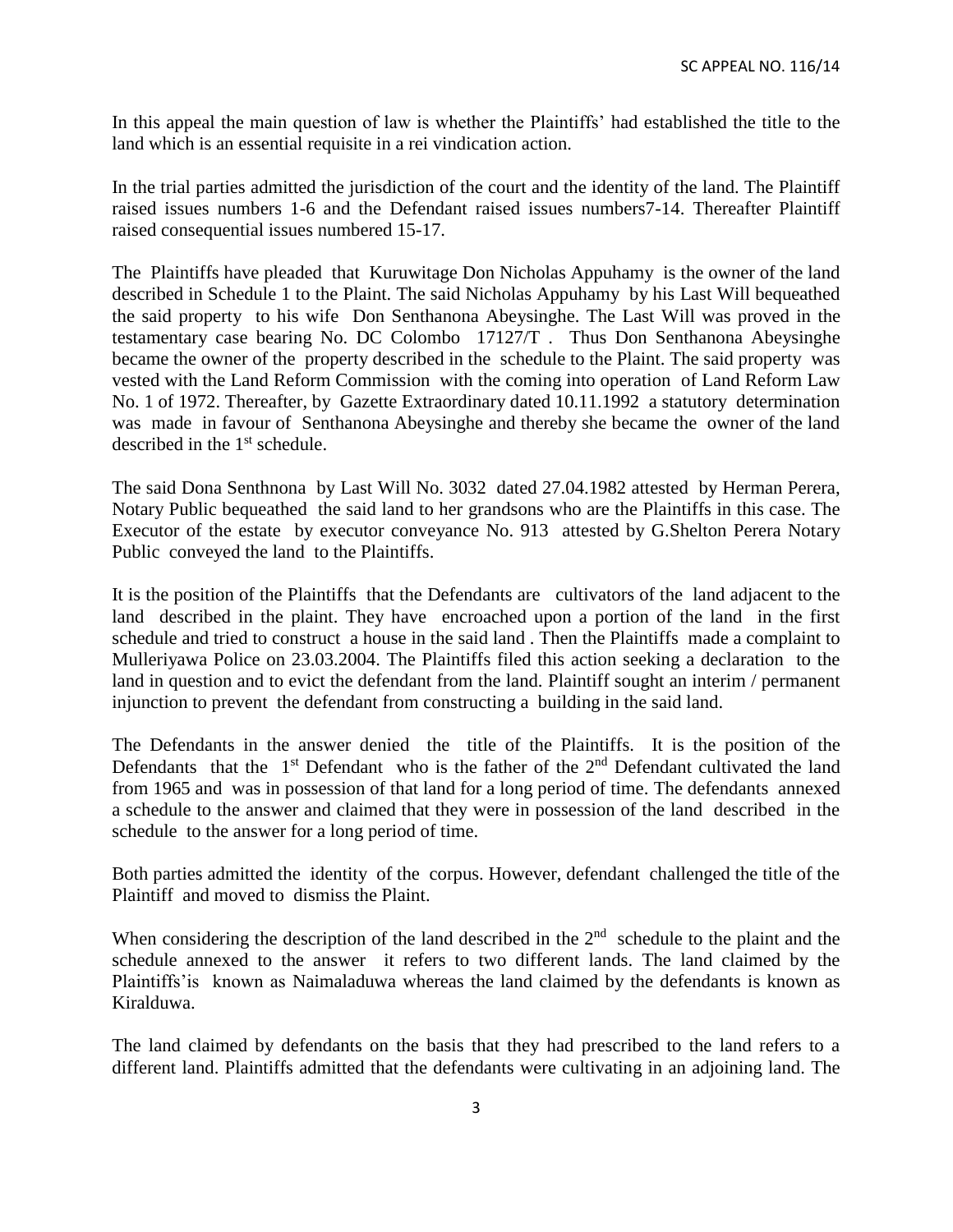question that arises is whether the defendant have encroached on the land refers to the 2<sup>nd</sup> schedule to the Plaint.

The Defendants submitted that the Plaintiffs failed to establish as to how Nicholas Appuhamy came to own the land. The Plaintiffs failed to produce deeds to establish the title of Nicholas Appuhamy who is the predecessor in title to the Plaintiffs. The Defendants submits that as the Plaintiffs' title commenced from Nicholas Appuhamy it is necessary to prove as to how Nicholas Appuhamy acquired title to the land

The Defendants took up the position that the documents marked P 1-P7 were produced subject to proof and it was not proved. The trial Judge in his judgment considered this matter and held that the documents were properly proved. The document marked P1 is a gazette and the Court could take judicial notice of the gazette. P2 is a duly certified copy of the plan prepared by the Surveyor General and which is referred to in the gazette. The document marked P3 which is the last will was produced by Herman Perera, Notary Public who attested the Last Will. He gave evidence to the effect that the Last Will was attested by him. The Executor of the Last Will Sunil Siriwardana gave evidence to the effect that the Probate was granted to him and as executor he conveyed the property by executor conveyance No. 913 dated 09.02.1995 attested by Gerald Shelton Perera Notary Public which is marked as P4. The said Notary Public was not called as he is dead. Two attesting witnesses namely Ariyaratne and Jinadasa gave evidence to the effect that they attested the deed. P5 is a letter send by 2<sup>nd</sup> Defendant to the Plaintiffs which was not challenged. The learned District Judge correctly held that the plaintiffs proved the documents which were produced as evidence.

The learned Trial Judge was satisfied that the Plaintiffs have proved the title to the land. It was further established that the land claimed by the Defendants is a different land. The only question is whether Defendants encroached upon the portion of the land referred to the 2<sup>nd</sup> schedule and prescribe to the land.

The learned District Judge answered the Plaintiffs' issues in the affirmative and gave judgment in favour of the Plaintiff.

Being aggrieved by the judgement of the learned District Judge, the Defendant filed an appeal in the High Court(Civil Appeal) of the Western Province Holden in Colombo in case No. WP/HCCA/COL/294/2009(F). The learned High Court Judges after hearing allowed the appeal of the Defendant holding that the plaintiff failed to establish the title to the land .

The relevant portion of the judgment reads as follows:

'A copy of the last will of Senthanona Abeysinghe was produced in evidence through the 2nd respondent marked as 'P3' and the executor's conveyance executed by the executor named therein, in favour of the respondent was produced marked as 'P4' . However, there is no evidence that Senthanona's last will was proved in Court. A last will alone confer title upon its beneficiaries. The last will must be proved and the Court must appoint an executor or administrator as the case may be to administer the estate. If the last will is not proved the estate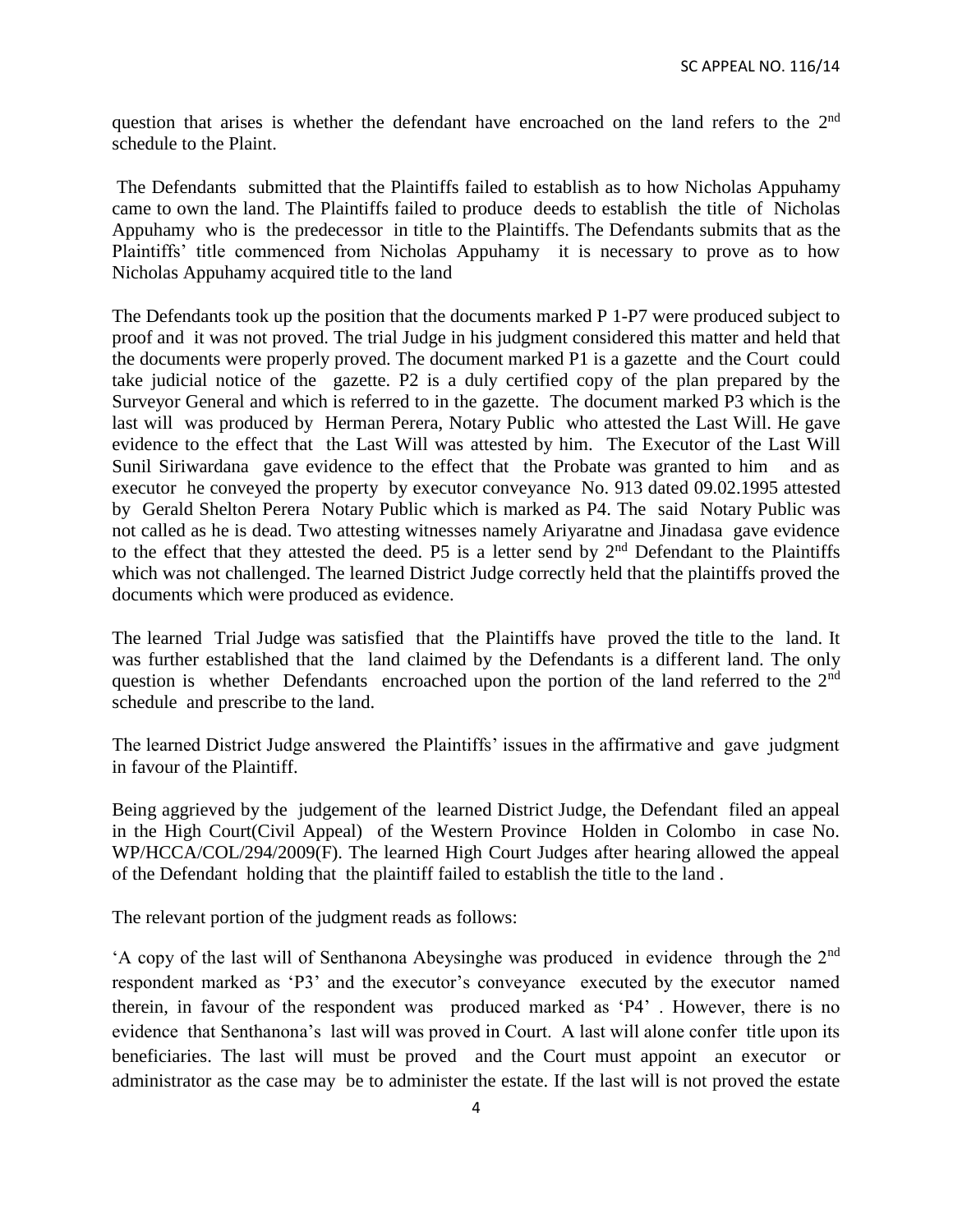of the deceased must devolve on his or her heirs under intestate succession which, in this case, would have been the children of Senthanona Abeysinghe and not directly on her grandchildren. The learned trial judge observed that since the notary public who attested the last will had given evidence as to its execution it could be considered as proved. The last will has to be proved in a separate case instituted under chapter XXXV111 of the Civil Procedure Code and not in a *rei vindicatio* action. I am therefore of the view that the respondent's have failed to establish their title to the land in dispute and their case must necessarily fail.

It is the position of the High Court that the Plaintiffs failed to establish the title to the land. The Plaintiffs failed to produce the letters of Probate issued to the executor who conveyed the land to the Plaintiffs. Due to this infirmity the learned High Court Judges set aside the judgement given in favour of the Plaintiffs. It is the position of the Plaintiffs that the oral evidence given by the Plaintiff, Executor of the Last Will of Sentho Nona and the evidence of Herman Perera Notary Public and the document marked  $P1 - P7C$  establish the title of the Plaintiff to the land described in schedule 1 and 2 to the Plaint.

The Plaintiffs have to establish title to the land which they claim as this is an essential requirement in a rei vindication action.

The Defendant -Appellant- Respondent had cited several authorities, often cited in courts pertaining to burden of proof in a rei vindicatio action. They are: De Silva Vs. Gunathileke 32 NLR 217, Wanigarathna Vs. Juwanis Appuhamy 65 NLR 167 and Dharmadasa vs. Jayasena 1997(3) SLR 327

In De Silva vs. Gunatillake 32 NLR 217 at page 219 Macdonell CJ citing authorities on Roman Dutch Law referred to principles applicable to rei vindicatio action in the following manner.

" there is abundant authority that a party claiming a declaration of title must have title himself. "To bring the action *rei vindicatio* plaintiff must have ownership actually vested in him". (1 *Nathan p*. 362, *s*.593) "The right to possess may be taken to include the *ius vindicandi* which Grotius (2, 3, and 1) puts in the forefront of his definition of ownership." (*Lee's Introduction to Roman-Dutch Law, p.*  111 *note, ed* 1915). "This action arises from the right of dominium. By it we claim specific recovery of property belonging to us but possessed by someone else" (*Pereira, p.* 300, *ed.*1913, quoting *Voet* 6, 1, 3). The authorities unite in holding that plaintiff must show title to the *corpus* in dispute and that if he cannot, the action will not lie.

In Wanigarathne vs. Juwanis Appuhamy 65 NLR 167 Herath J stated that:

"The defendant in a rei vindicatio action need not prove anything, still less his own title. The plaintiff cannot ask for a declaration of title in his favor merely on the strength that the defendant's title is poor or not established. The plaintiff must prove and establish his title"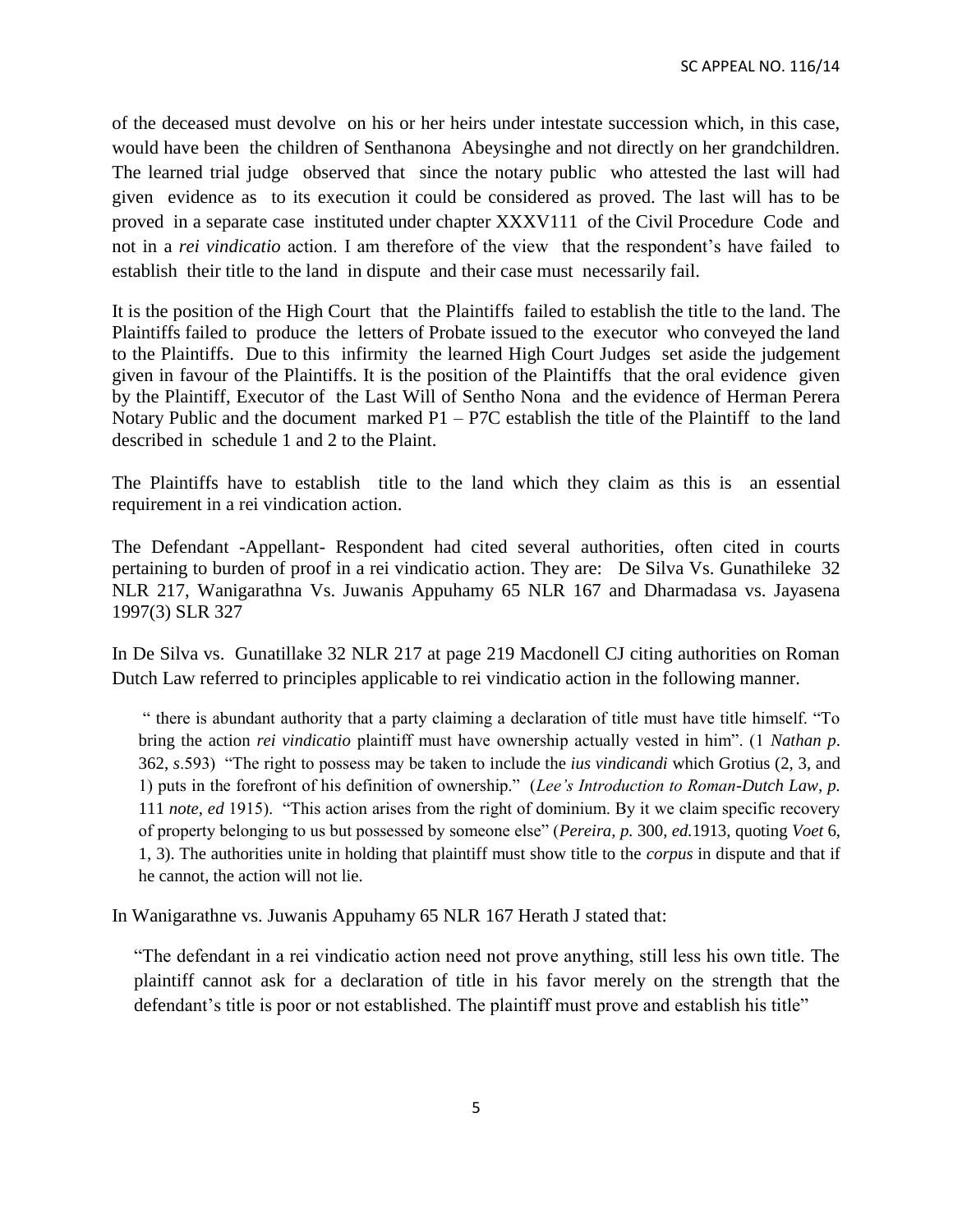In the case of Dharmadasa v Jayasena 1997 3 SLR 327(SC) G.P.S. de Silva CJ at page 330 quoted with approval the statement of Macdonall CJ in De Silva vs. Gunathileke 32 NLR 217 and the statement of Herath J in Wanigarathne vs. Juwanis Appuhamy 65 NLR 167.

It is settled law that in rei vidicatio actions the plaintiff must prove his title. In establishing his title the plaintiff cannot rely on the weakness of the defendant's title. In this appeal we have to consider whether the plaintiff established his title or not.

The learned High Court judges were of the view that it was established that Senthanona Abeysinghe was the owner of the property described in the schedule. The lands belonging to Senthanona Abeysinghe was vested in the Land Reform Commission under Land Reform Law No. 1 of 1972. And under section 6 of the said Act the land vested with the commission free of encumbrances. Section 6 of the said law states thus:

"Where any agricultural land is vested with the commission under this law, such vesting shall have the effect of giving the Commission absolute title to such land as from the date of such vesting and free from all encumbrances ."

Thereafter, the Commission had made a determination under section 19 of the Land Reform Law allowing Senthanona Abeysinghe to possess the extent of land referred to in the statutory determination which was published in the gazette which was marked as P1. The Surveyor General's plan which was marked as P2 gives the extent and boundaries of the land. In view of the statutory determination Santhonona Abeysinghe became the owner of the land referred to in the said determination. Therefore, there is no doubt as to the ownership of the land. The question that arises is as to how the Plaintiffs got the title to the land. The Plaintiffs produced the last will which was marked as P2 and the executors conveyance marked P4. However, the Plaintiffs failed to produce the letters of Probate appointing the executor. The Probate gives the executor the authority to convey the land. The probate is considered as primary evidence of the proof of the last will and the authority given to the executor to deal with the estate of the deceased testatrix. The Plaintiffs failed to produce the letter of Probate. The Defendants in view of this omission /deficiency invited the Court to draw an adverse inference under section 114 (f )of the Evidence Ordinance which states that "the evidence which could be and is not produced would if produced be unfavourable to the person who withholds it." The learned High Court judges were of the view that the Plaintiffs had failed to adduce evidence to establish that the last will was proved in court and probate was issued. If the will was not proved the Plaintiffs who are the grand children will not inherit the land but it will devolve on Senthanona Abeysinghe's children on the basis of intestate succession. The question that arises is though the Plaintiffs failed to produce the letters of Probate which is the best evidence whether they have adduced oral and documentary evidence to establish the title.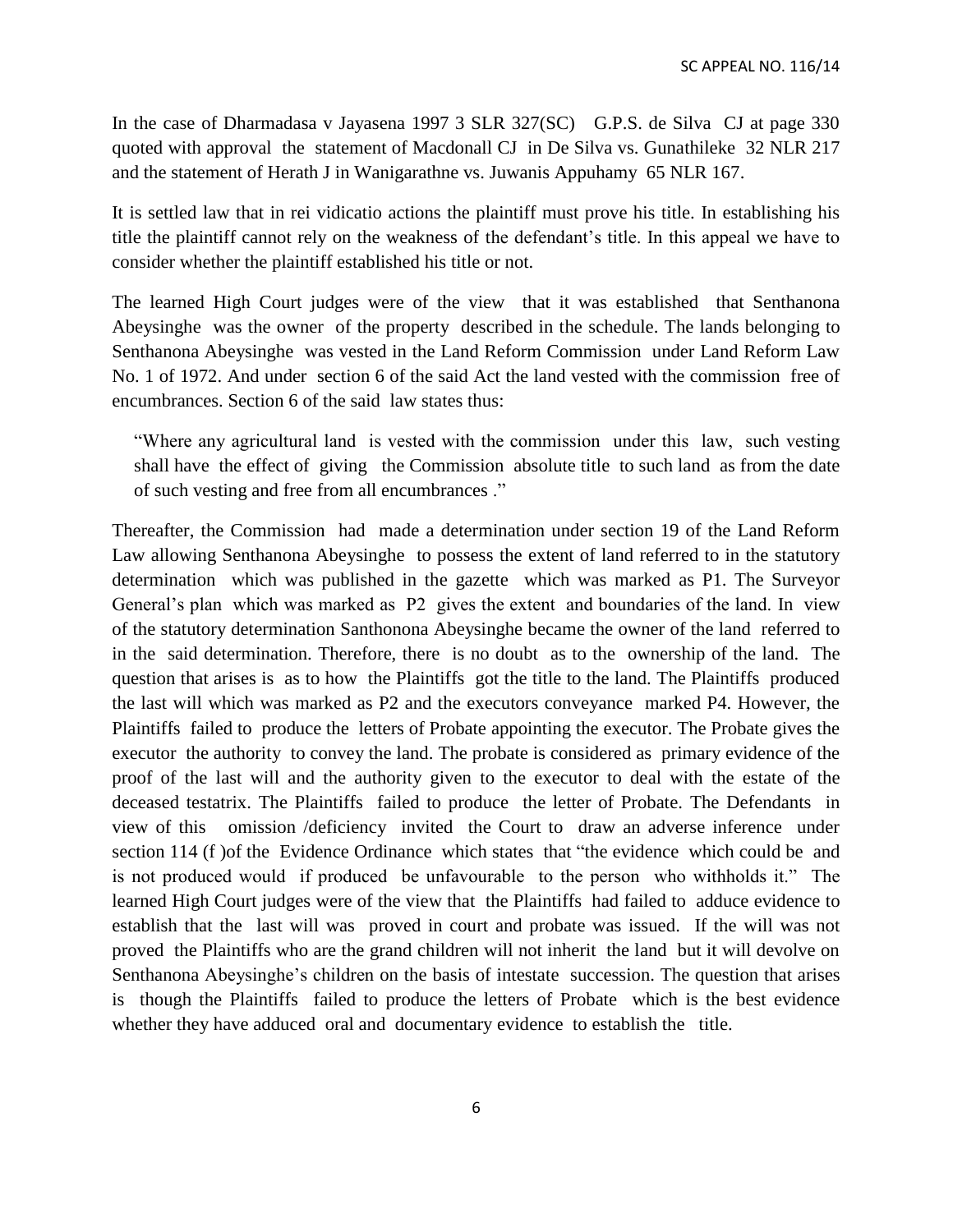In a rei vindicatio action, the Plaintiff has to establish the title to the land. Plaintiff need not establish the title with mathematical precision nor to prove the case beyond reasonable doubt as in a criminal case. The Plaintiff's task is to establish the case on a balance of probability. In a partition case the situation is different as it is an action in rem and the trial judge is required to carefully examine the title and the devolution of title. This case been a rei vindicatio action this court has to consider whether the Plaintiffs discharged the burden on balance of probability.

If the last will was not proved the executor and his brother who are the children of the testatrix would have inherited the property. In this case Sunil Siriwardena, the executor a would be beneficiary on the basis of intestate succession, against his proprietary interest gave evidence in favour of the Plaintiffs. He could be accepted as a truthful witness. The executor gave evidence and stated that the last will was proved and the probate was granted to him and he conveyed the property to the legatees who are the grand children of Senthonona and the Plaintiffs in this case. In the executor conveyance marked P4 it was specifically mentioned that in the testamentary case bearing No. DC/ Colombo/ 32235 the Probate was granted to the executor Kuruwitage Don Sunil Siriwardana in respect of the estate of the deceased and in terms of the Last Will conveyed the property to the Plaintiffs. The above oral evidence placed before the District Court supported by documentary evidence proves that the Plaintiffs are the legal owners of the land in question. Their legal title was not challenged by anyone. Therefore, I am of the view that the Plaintiffs have established the title to the property. I agree with the findings of the District Judge. Therefore, I set aside the judgement of the High Court of Civil Appeal and affirm the judgement of the District Court.

Appeal allowed. No costs.

Priyasath Dep, PC, CJ.

Chief Justice

Sisira J. de Abrew J.

Judge of the Supreme Court

Priyantha Jayawardene, PC.,J.

Judge of the Supreme Court